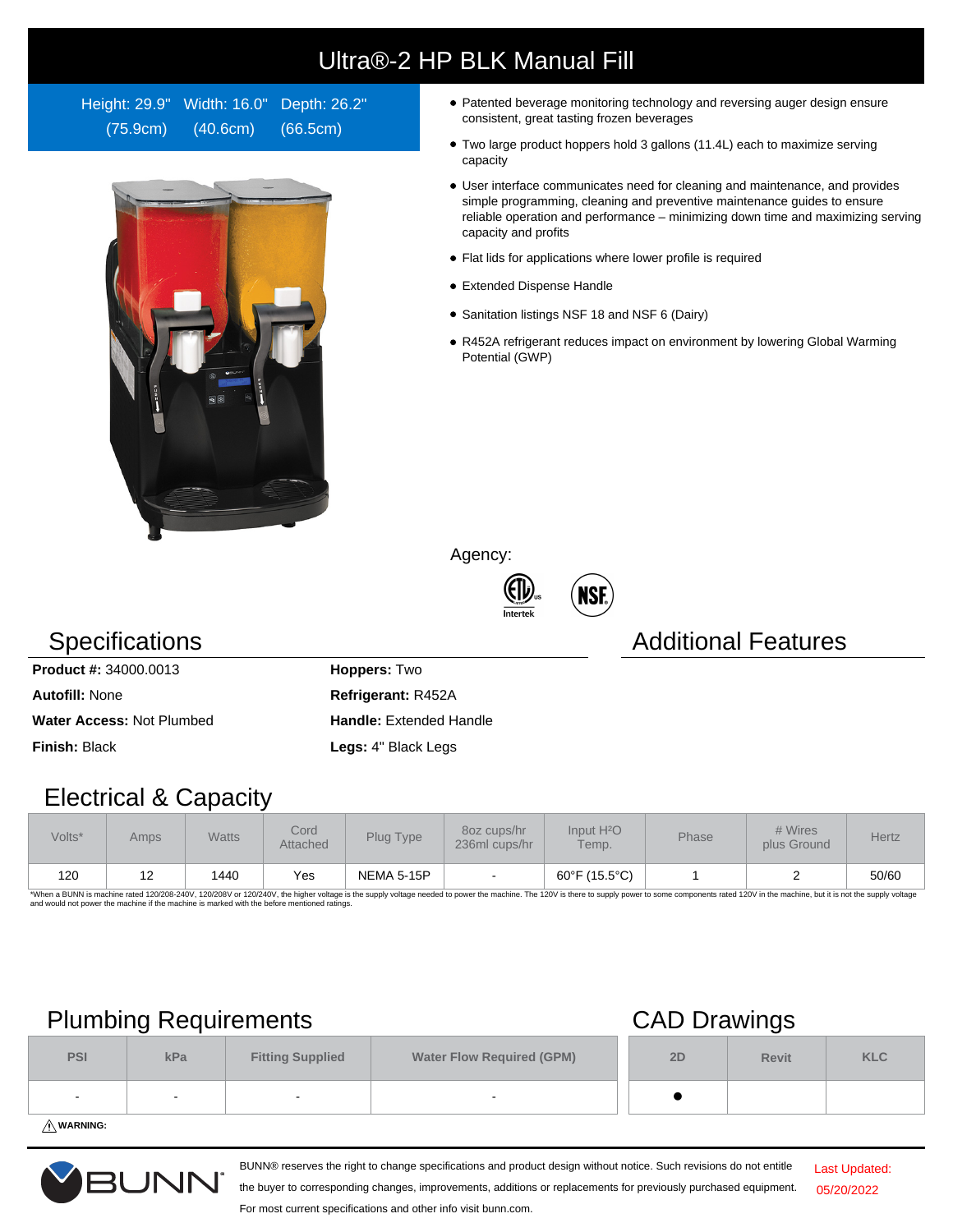





| Unit          |          |          |          | <b>Shipping</b> |          |          |             |                       |  |
|---------------|----------|----------|----------|-----------------|----------|----------|-------------|-----------------------|--|
|               | Height   | Width    | Depth    | Height          | Width    | Depth    | Weight      | Volume                |  |
| English       | 29.9 in. | 16.0 in. | 26.2 in. | 28.7 in.        | 19.1 in. | 24.6 in. | 135.500 lbs | 7.819 ft <sup>3</sup> |  |
| <b>Metric</b> | 75.9 cm  | 40.6 cm  | 66.5 cm  | 72.9 cm         | 48.6 cm  | 62.5 cm  | 61.463 kgs  | $0.221 \text{ m}^3$   |  |



BUNN® reserves the right to change specifications and product design without notice. Such revisions do not entitle the buyer to corresponding changes, improvements, additions or replacements for previously purchased equipment. For most current specifications and other info visit bunn.com. Last Updated: 05/20/2022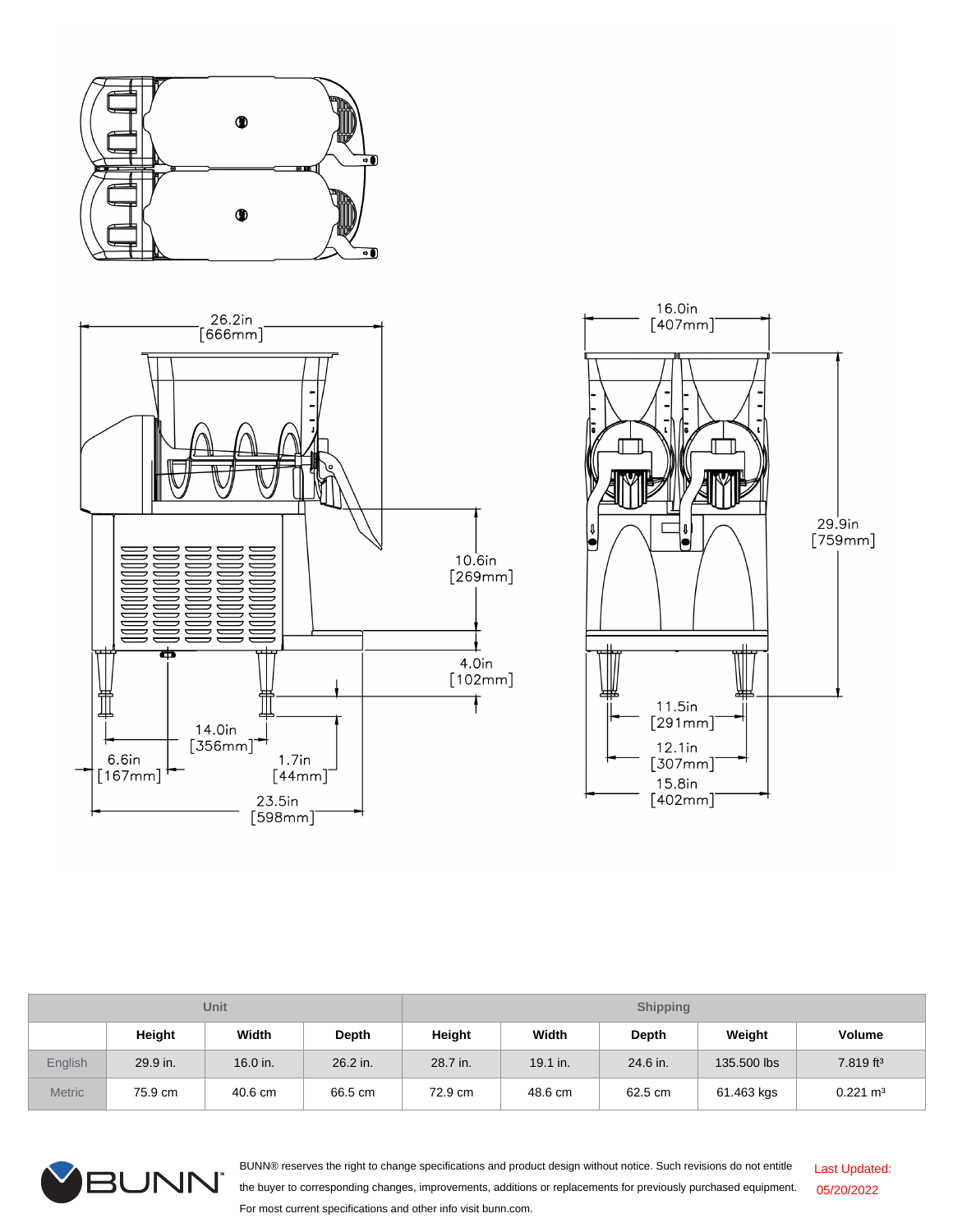# Related Products & Accessories:Ultra®-2 HP BLK Manual Fill(34000.0013)